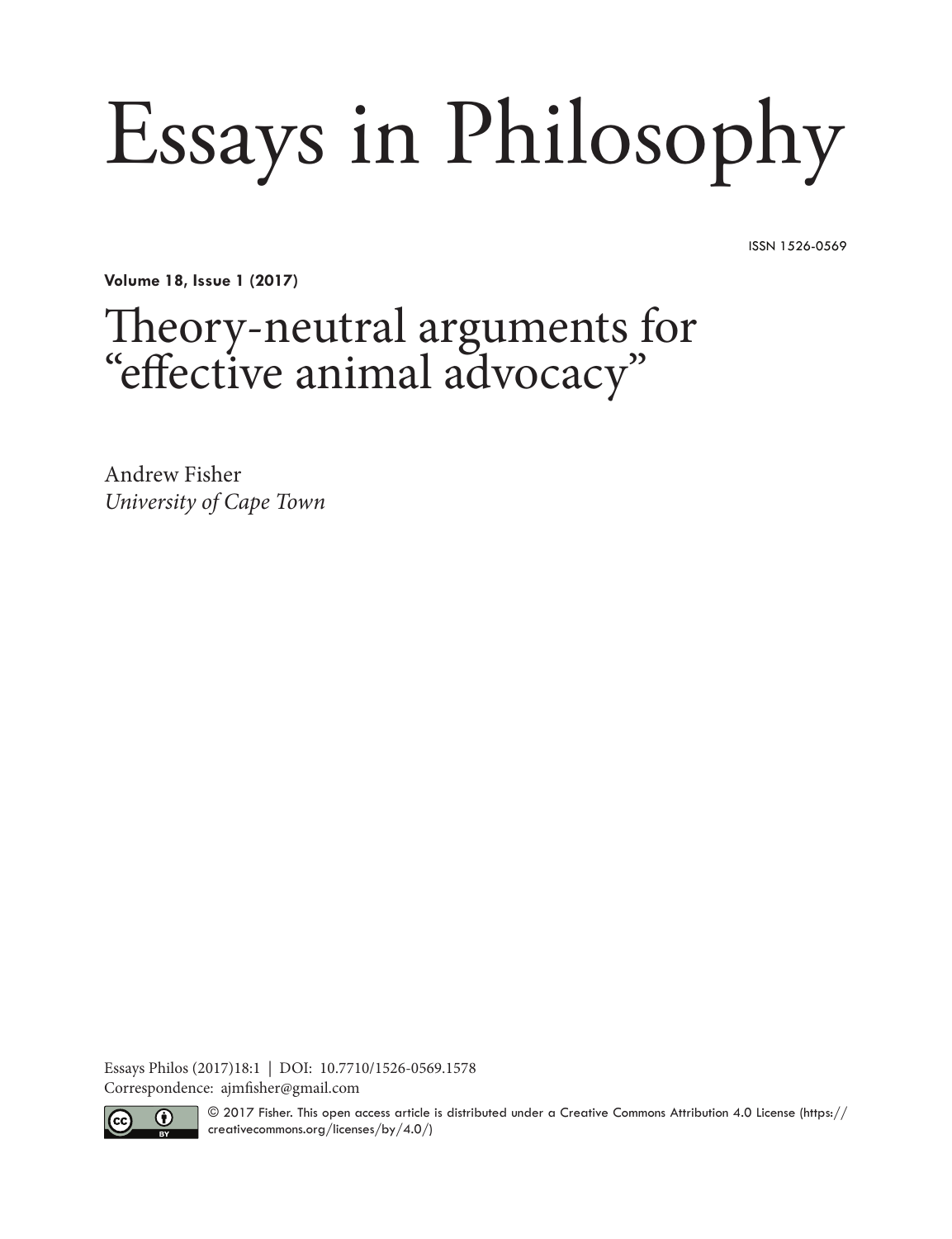### **Introduction1**

Animal advocacy is aimed at a range of practices that cause harm to sentient non-human animals, for example factory farming and experimentation on animals. The central aim of this essay is to present and defend an approach to animal advocacy which I shall call "effective animal advocacy" ("EAA").2 This approach is aligned with "effective altruism", a global social movement characterised by the use of evidence and reason to discover the best ways to improve the world.<sup>3</sup> Following this general principle, EAA emphasizes the use of the best available evidence and reason to discover the best ways of helping animals. The aim is to choose from available interventions such that advocates do the most good they can for animals. I will argue that EAA is a promising approach to animal advocacy, and worthy of support by animal activists.

I will begin by proposing some key principles of effective animal advocacy and presenting a *prima facie* case for this approach. One target audience for this essay is animal advocates who are "on board" with the core of EAA (as proposed), but who might have reservations about its broadly consequentialist "flavour". I shall therefore address a family of anti-consequentialist objections to EAA. Central to my defence of EAA is the claim that it can be attached to various moral frameworks. In the final section I respond to a worry that this claim might render EAA practically useless for activists.

#### **The prima facie case for effective animal advocacy**

For the purposes of this essay, I propose the following schema as a summary of some key principles of EAA:

a) Advocates aim to use evidence and reason to do the most good they can for animals.

<sup>1</sup> I am grateful to Dr. Greg Fried, Dr. Elisa Galgut, Professor David Benatar, Jessica du Toit, and an anonymous reviewer for helpful comments on earlier drafts of this essay.

<sup>&</sup>lt;sup>2</sup> I will use "activism" and "advocacy" interchangeably. I did not coin the term "effective animal advocacy": references to "effective animal activism" have been made in the context of the "effective altruism" movement. In particular, "Animal Charity Evaluators", a prominent charity within the "effective altruism" movement (and which I take as one exemplar of EAA), used to be named "Effective Animal Activism." See also Luke Muehlhauser "Four Focus Areas of Effective Altruism" in Ryan Carey (ed) *The Effective Altruism Handbook* (Centre for Effective Altruism, 2015) 104: "*Effective animal altruists* are focused on reducing animal suffering in cost-effective ways." [My emphasis].

<sup>3</sup> Recent books on effective altruism written for a popular audience are Peter Singer *The Most Good You Can Do* (Yale University Press, 2015) and William Macaskill *Doing Good Better* (Random House, 2015).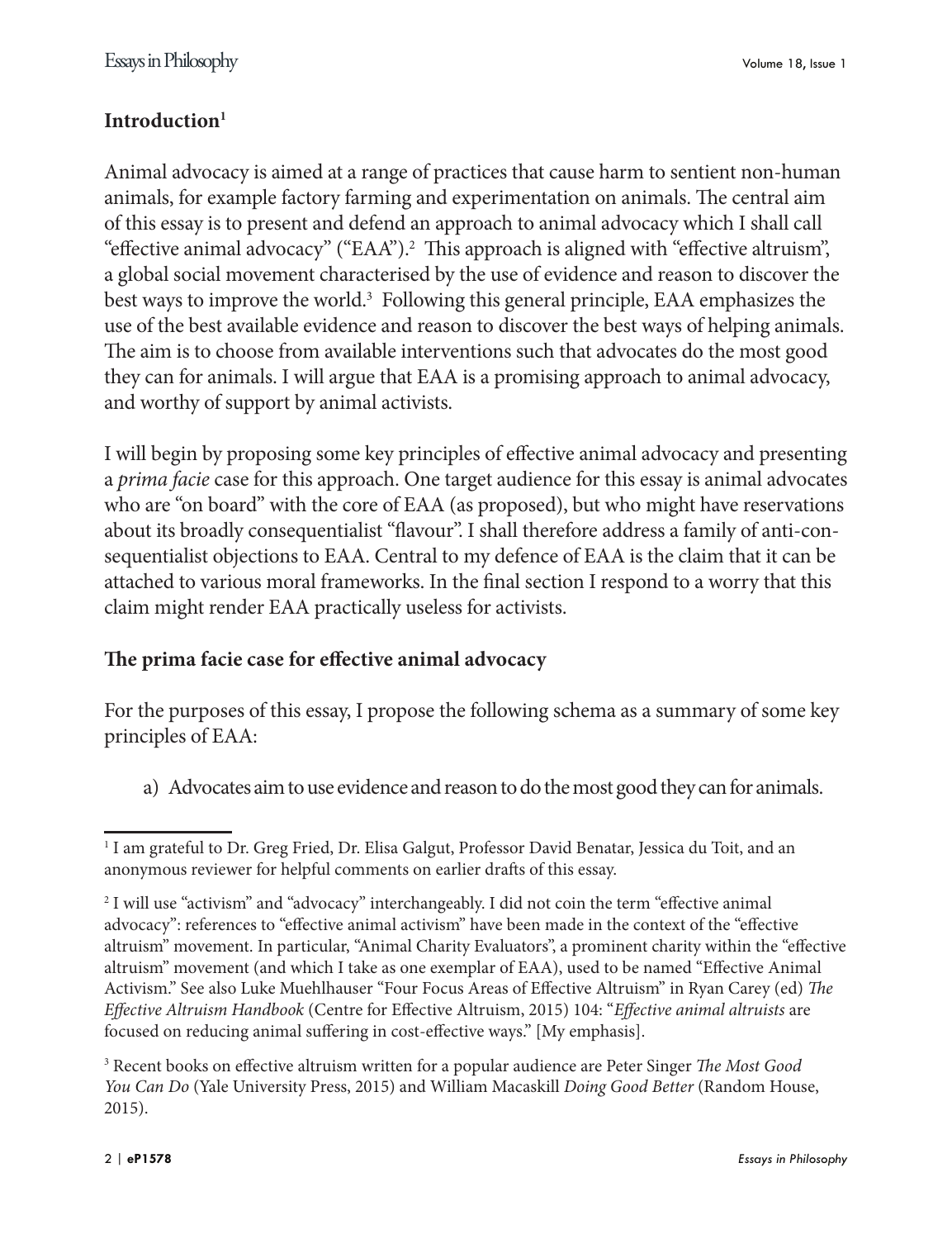b) Advocates adjust their interventions based on the best available evidence for what works.

c) All else equal, advocates prefer measures for which there is good evidence of causal effectiveness.

d) All else equal, advocates prefer the most cost-effective measures.

This schema should be seen as a starting point for analysis, and not as a complete statement of EAA. I think there are at least four reasons to endorse EAA as a framework for animal advocacy.

The first reason is the case from practical rationality: given a clear goal (reducing animal suffering), finite resources (limited money and time), and a set of possible interventions aimed at achieving the goal, all else equal, it is good to optimise the use of resources with respect to the goal. That is, it is good to choose the intervention(s) such that the available resources take one as far as possible towards the intended goal. This argument assumes (plausibly) that there are objectively better and worse ways to go about achieving the stated goal; and that using evidence and reason is better than alternative methods for determining the better (or best) ways to achieve the goal. In the context of animal activism, if there is evidence available that a particular intervention from a range of possibilities ("A") helps the most animals the greatest amount per unit of cost, and another intervention ("B") helps significantly fewer animals much less per unit of cost, choosing "B" rather than "A" is a bad decision, both practically and morally. Going with "B" rather than "A" forgoes the opportunity of reducing significantly more animal suffering, so is both practically not the best use of available resources to achieve the intended goal, and morally worse than the alternative which spares more suffering. Insofar as this principle of practical rationality is sound, it is plausible that in order to optimise, activists need to discover (using the best available evidence and empirical methods) the likely consequences and relative cost-effectiveness of the various options available to them. Hence, EAA's emphasis on evidence-based effectiveness seems to be consistent with practical rationality.

The second *prima facie* reason in favour of evidence-based effectiveness in animal advocacy is that the stakes are high for animals. Take factory farming as just one example of a human practice that causes animals to suffer. Billions of land animals are raised and killed for food annually,<sup>4</sup> most of them on factory farms, and good evidence

<sup>4</sup> As at 2009, an estimated 56 billion land animals were killed worldwide every year for food: Ilea R.C "Intensive livestock farming: global trends, increased environmental concerns, and ethical solutions" *Journal of Agricultural and Environmental Ethics 22* (2009): 153-167.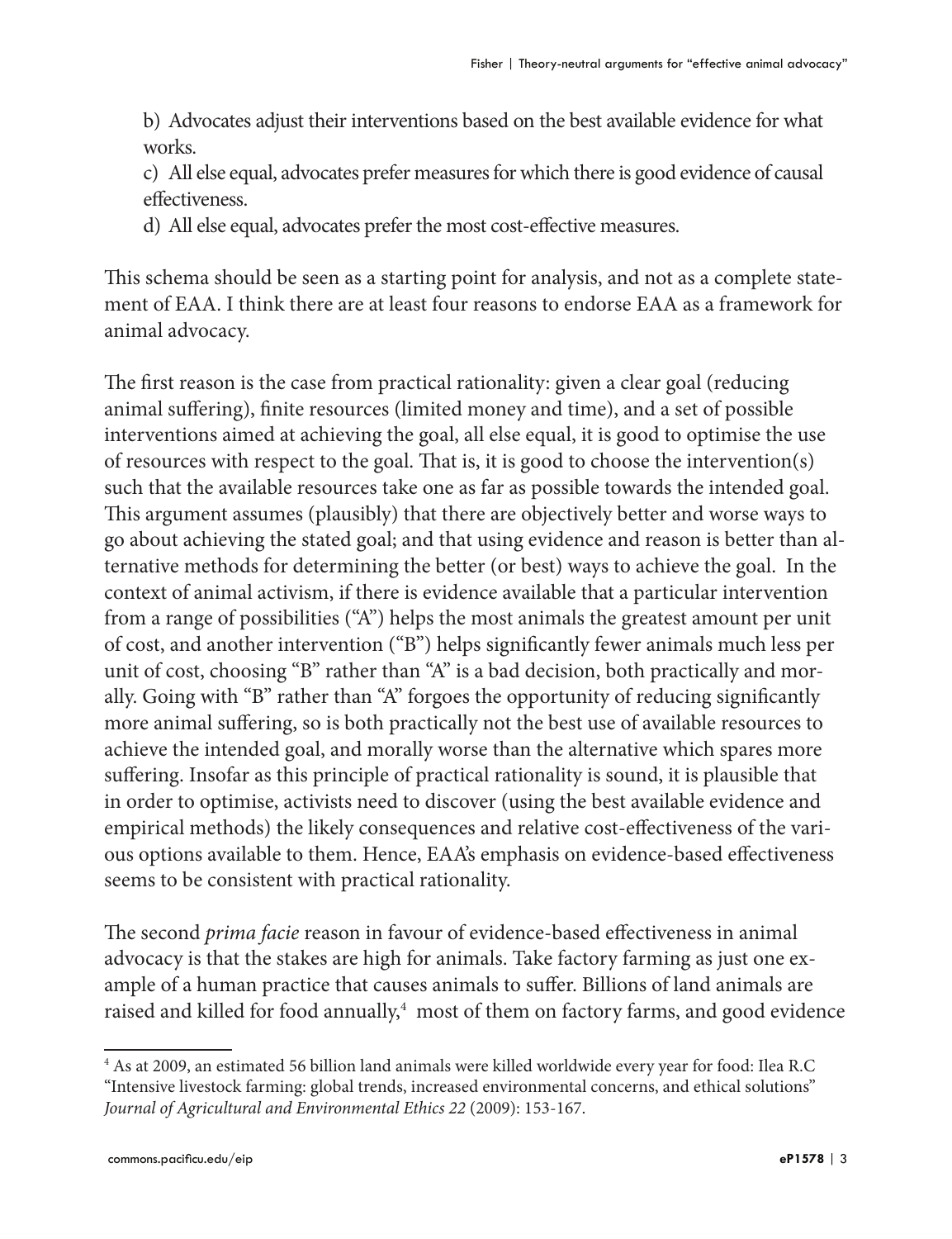indicates that sentient factory-farmed animals experience a relatively high degree of suffering during their lifetimes. Those convinced that such animal suffering matters morally are likely to be convinced of both the relatively large scale of the problem and the urgency with which it should be addressed. Further, animal activists have limited resources with which to address the problem, a fact supported by the plausible claim that the cause of animals in industrial agriculture is relatively neglected and underfunded compared to other important causes. Even within the broader field of animal welfare issues, relatively little funding goes to helping animals in industrial agriculture; rather, issues affecting domestic animals, such as cats and dogs, tend to receive disproportionate attention from most animal welfare advocates and donors.5 Given the high stakes (the scale and urgency of the problem, combined with scarce resources) it makes sense for activists to do the best they can for animals with the available resources. In order to discover how to do this, it is necessary for them to pay careful attention to the best available evidence for impact and relative cost-effectiveness.

A third reason in favour of EAA refers to EAA's emphasis on cost-effectiveness, and is based on the claim that cost-effectiveness is a moral imperative in the context of animal advocacy. The moral importance of cost-effectiveness arises from the fact that cost-effectiveness varies significantly between different interventions. For (hypothetical) example, an activist who aims to reduce the suffering of chickens might choose to spend an entire budget on the rescue and veterinary care of a few chickens; or to distribute a video that causes many people to consume less chickens, such that a few hundred less chickens are raised on factory farms (and ultimately killed for human consumption). Given the variability of cost-effectiveness, moving scarce resources from the least effective intervention (or even the median intervention) to the most effective would produce many more times the benefit for animals. Ignoring cost-effectiveness in animal advocacy could therefore mean losing a significant portion of the value of a budget allocated to addressing (for example) factory farming; and failure to prioritise interventions could plausibly mean a significant number of additional deaths (or units of additional suffering, however measured) of animals that would not have otherwise occurred. If this is correct, then not only does it make sense as a matter of practical rationality to help more animals (and by a greater amount) instead of fewer animals (by a lesser amount); it is also morally problematic not to do so.<sup>6</sup> In addition, there may be special motivations to be as effective as possible in the context of animal activism,

<sup>5</sup> William Macaskill (2015) "The truth about animal charities, cats and dogs" *The Guardian* (19 November 2015).

<sup>6</sup> This point is made in the context of global health in Toby Ord (2014) "The moral imperative towards cost-effectiveness" (Centre for Effective Altruism, 2014).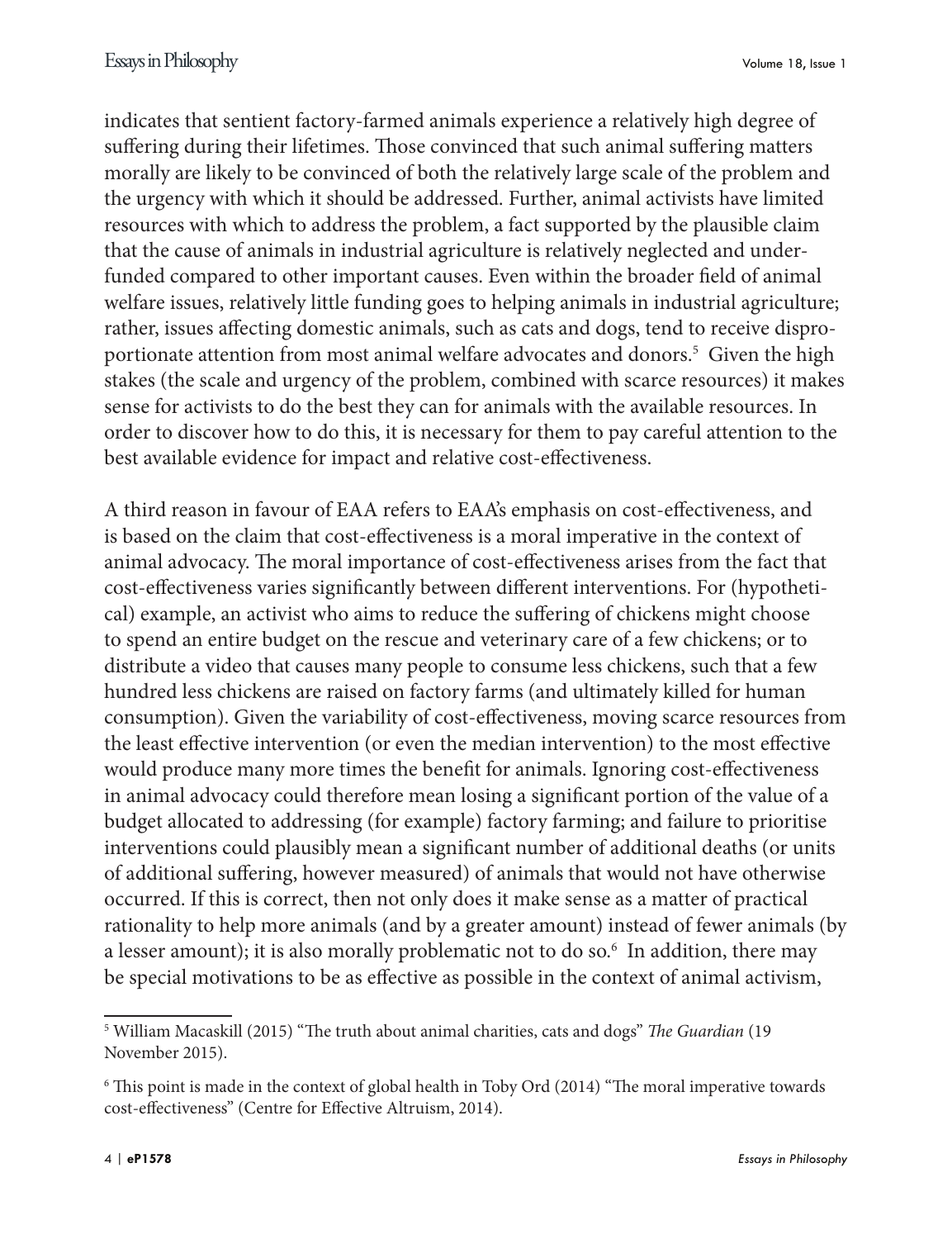compared to other important causes focused on benefiting people. Since people are generally able to make progress and improve their situations on their own, but animals cannot improve their situations without activist intervention, there may be a special responsibility on animal activists to do the most good they can for animals, compared to doing the most good in the context of global health, or alleviating poverty, for example.

It might be objected that effectiveness is often difficult to measure; therefore it should not be prioritised as a standard for assessing interventions. However, the validity of the principle of effectiveness (*viz* all else equal, it is better to produce a larger benefit to animals than a smaller one) must be distinguished from the question of how to measure effectiveness. It might be hard to decide which intervention is best (in the sense of "most effective"), but the principle that activists should aim to discover which are best and favour the best interventions remains plausible. It is better to work on improving ways of measuring effectiveness rather than abandoning effectiveness as a strategy (provided of course that the problem of measurement is tractable).7

A fourth and final *prima facie* reason in favour of EAA is as follows: there is currently a large range of possible interventions against practices that cause animal suffering. For example, advocacy against factory farming ranges from legislative advocacy, to special issue welfare campaigns, to pro-vegan advocacy, to maintaining animal sanctuaries, to corporate outreach, to undercover investigations, to litigation against corporations enforcing animal welfare laws. Given such a wide range of viable options, it makes sense to have some standard for prioritising interventions. EAA provides a reasonable standard of prioritisation: given a set of alternatives, prioritise those for which there is the best available evidence of positive impact for animals, and which are relatively costeffective.

In response to this suggestion, some might worry that prioritising in this way risks excluding some potentially effective interventions, or alienating some activists inclined by training or temperament to non-prioritised kinds of actions by explicitly regarding their favoured activities as less worthwhile. What is required at this stage, some might argue, is innovation and a diversity of approaches. This is a fair point. Indeed, given that empirical research on effectiveness in animal advocacy is currently relatively underdeveloped, it is plausible that it will often be inconclusive what the most effective intervention is. It is also plausible that a diversity of approaches is helpful. However,

 $^7$  A similar point is made in the context of effective altruism more generally by Katja Grace "Estimation  $^7$ Is the Best We Have" in Ryan Carey (ed) *The Effective Altruism Handbook* (Centre for Effective Altruism, 2015) 40.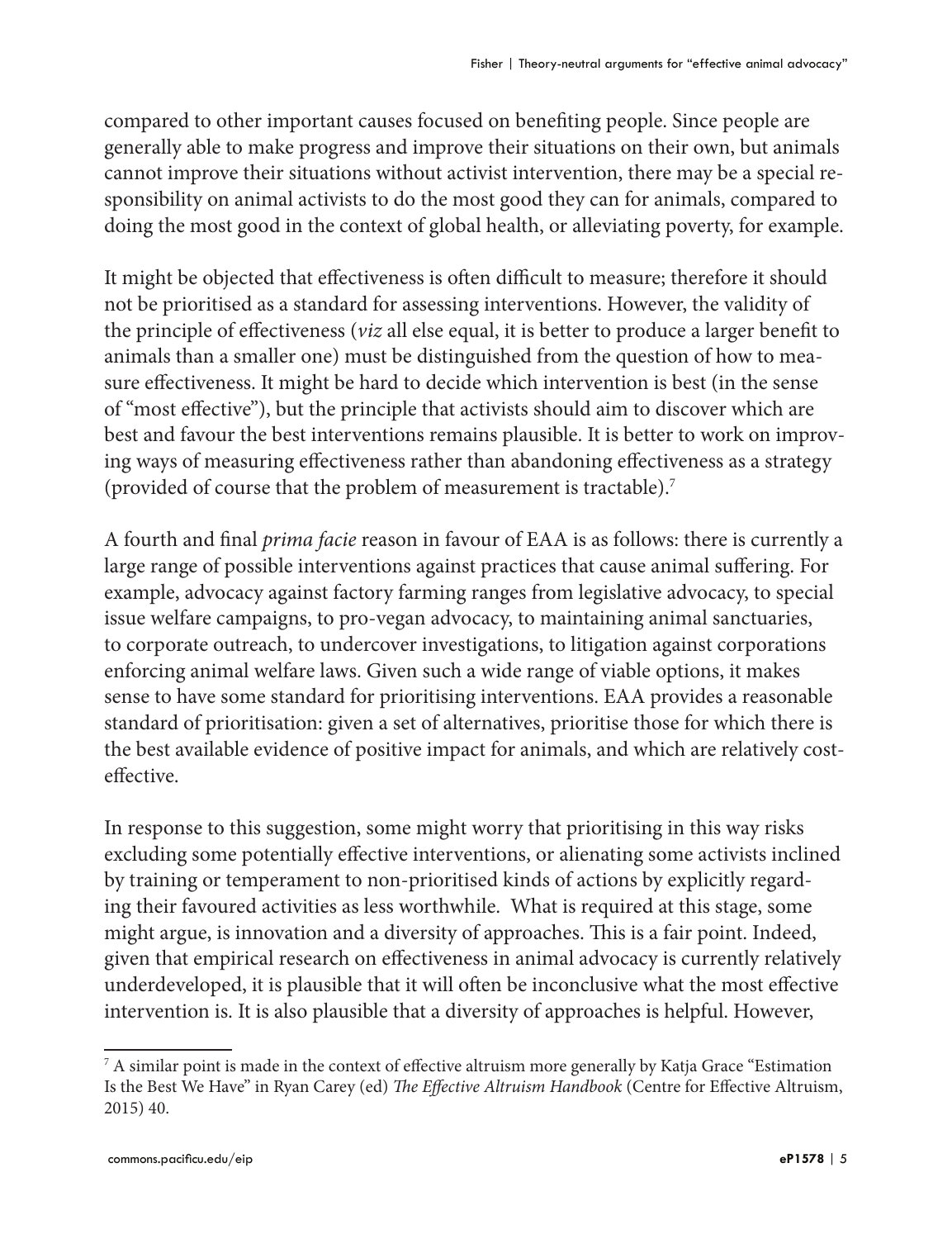this does not mean that we should reject the ideal of testing interventions such that the most effective are prioritised. Where possible, we should prioritise interventions based on evidence of effectiveness; but where this is not possible, we should try new things (perhaps based on intuition or other non-evidence-based factors) with the aim of ultimately testing them for effectiveness. Moreover, we should not abandon evidence and reason altogether when generating and trying new interventions: given empirical uncertainty about effectiveness, activists should try new interventions that are plausible, or most likely to be effective, given the available evidence; provided that there are no good reasons to think a particular intervention will be counterproductive.

#### **Anti-consequentialism**

EAA prioritises evidence-based impact for animals and asks advocates to do the most good they can for animals. In this, EAA is broadly consequentialist in "flavour". However, recall that my proposed schema of EAA should be understood as an incomplete statement of EAA, which could be completed in various ways. The schema does not depend upon or imply any particular moral theory. Accordingly, those who endorse EAA need not be committed to strict consequentialism *viz* the claim that the effects of measures for animals are the *only* considerations relevant to activism on animalrelated issues. Taking consequences seriously (in the sense of stressing the importance of cause-effect thinking in advocacy and acknowledging that advocacy measures have impacts for animals that must be considered in order to choose responsibly between advocacy measures) is distinct from strict consequentialism. So too is prioritizing the impacts of a measure on animals when evaluating the measure. Insofar as EAA takes impacts seriously, or even prioritises impacts, it is not necessarily (strictly) consequentialist. It does not preclude non-consequential considerations. Since utilitarianism is a form of (strict) consequentialism, proponents of EAA are not necessarily committed to (any form of) utilitarianism. I do not take a stand on (a) whether EAA is (strictly) consequentialist or not, or (b) whether, if consequentialist, EAA is utilitarian or not, or c) if utilitarian, how to categorise EAA *vis a vis* different forms of utilitarianism.

Nevertheless, EAA clearly takes the consequences of interventions for animals seriously, and (I suggest) EAA *prioritises* impact for animals over other considerations. Although I do not aim to be exhaustive, here I consider some potential objections to EAA's emphasis on consequences for animals. These objections can broadly be classed as anti-consequentialist objections, and most were originally framed as objections against utilitarianism.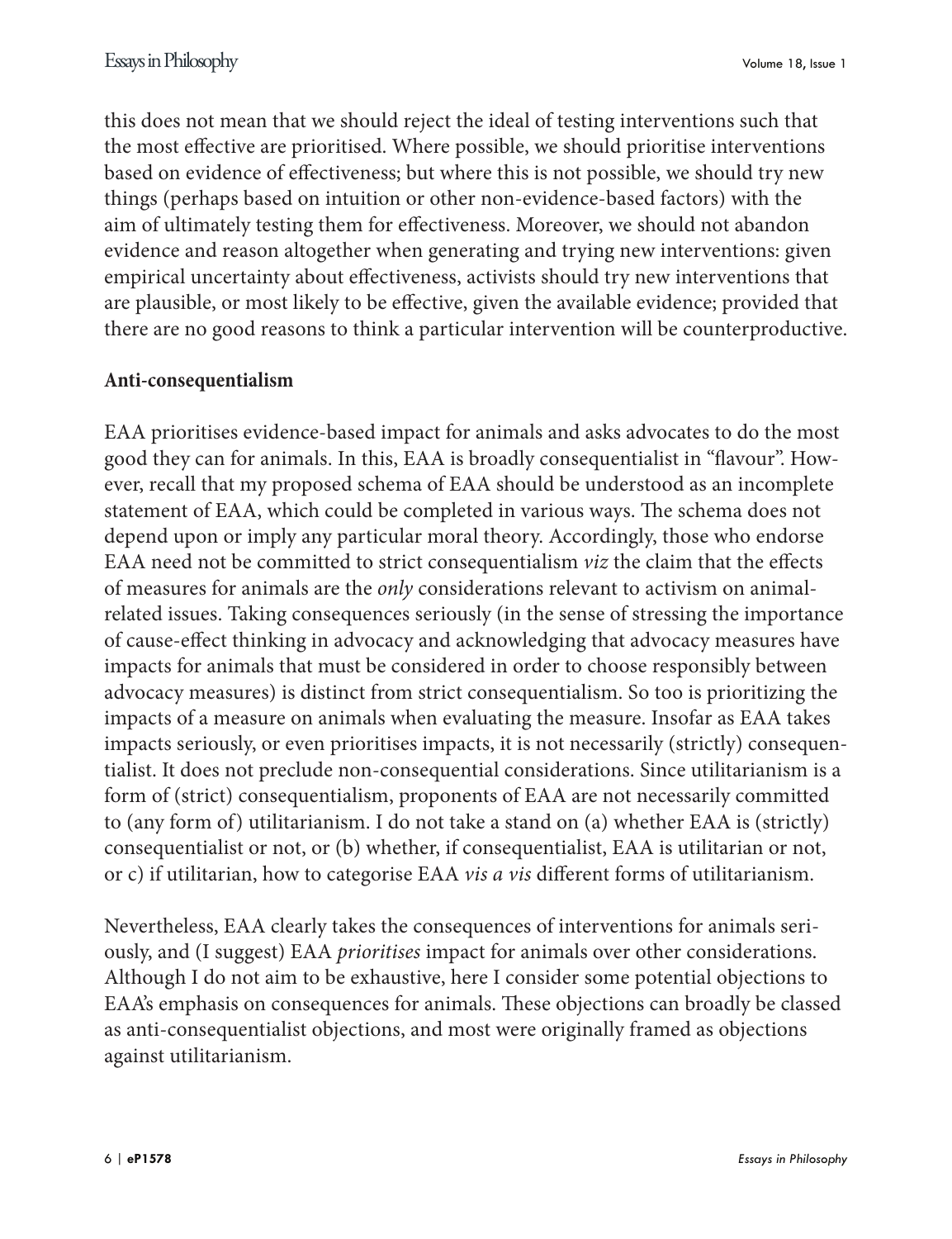#### **Too demanding?**

It might be argued that EAA demands too much of advocates relative to other approaches, in recommending that advocates do as much good as possible for animals. For example, potentially less demanding approaches might include those that recommend that advocates "do some good" or "do what's easiest" or "focus on those nearest and dearest to them" or "focus on the issues they most care about and are especially motivated to address."

There are a number of plausible responses to this objection. First, since EAA is not committed to consequentialism, nor to utilitarianism, EAA need not require advocacy efforts to be maximally effective.<sup>8</sup> EAA could be interpreted as claiming that, all else equal, efforts which are likely to have a greater impact are better (and to be preferred) for those concerned to help animals. This seems reasonable and not "too demanding".

Second, even if EAA is interpreted as utilitarian in the sense of *requiring* that advocates "do the most good they can" for animals (and as discouraging efforts which do not meet this standard), this need not imply that EAA is unreasonably demanding. Although it is an objection to classic utilitarianism that it requires people to maximise utility when it would seem intuitive that this is not a requirement, but a moral option (neither required nor prohibited), utilitarians have given various plausible responses.

Some have denied that demandingness is a sufficient reason for rejecting utilitarianism and affirmed that utilitarianism imposes demanding but reasonable obligations. $^9$ More generally, an appeal to a common moral view (that "doing the most good" is too demanding) cannot be decisive: history is full of examples of common moral views, which were shown to be false by philosophical argument and evidence.

<sup>8</sup> I am not taking a stand on (a) whether EAA is utilitarian or (b) if so, what form of utilitarianism it takes. Therefore, I am not taking a stand on whether EAA should be interpreted as requiring "satisficing" rather than maximising utility for animals (promoting measures that yield "good enough" consequences for animals, even if not "the most good you can do"). Note, however, that *if* EAA were formulated as requiring "satisficing" rather than maximising benefits for animals (or minimizing suffering), *then* it would be less demanding and may seem correspondingly more reasonable. Alternatively, EAA could be interpreted as requiring that i) measures have "enough of an impact" (above a threshold of impact) and that (ii) from the set of measures that cross the threshold, the highest-impact measures should be pursued. This may also seem less demanding and more reasonable than a straightforward "maximising" requirement.

<sup>9</sup> For example, Peter Unger *Living High and Letting Die* (Oxford University Press, 1996).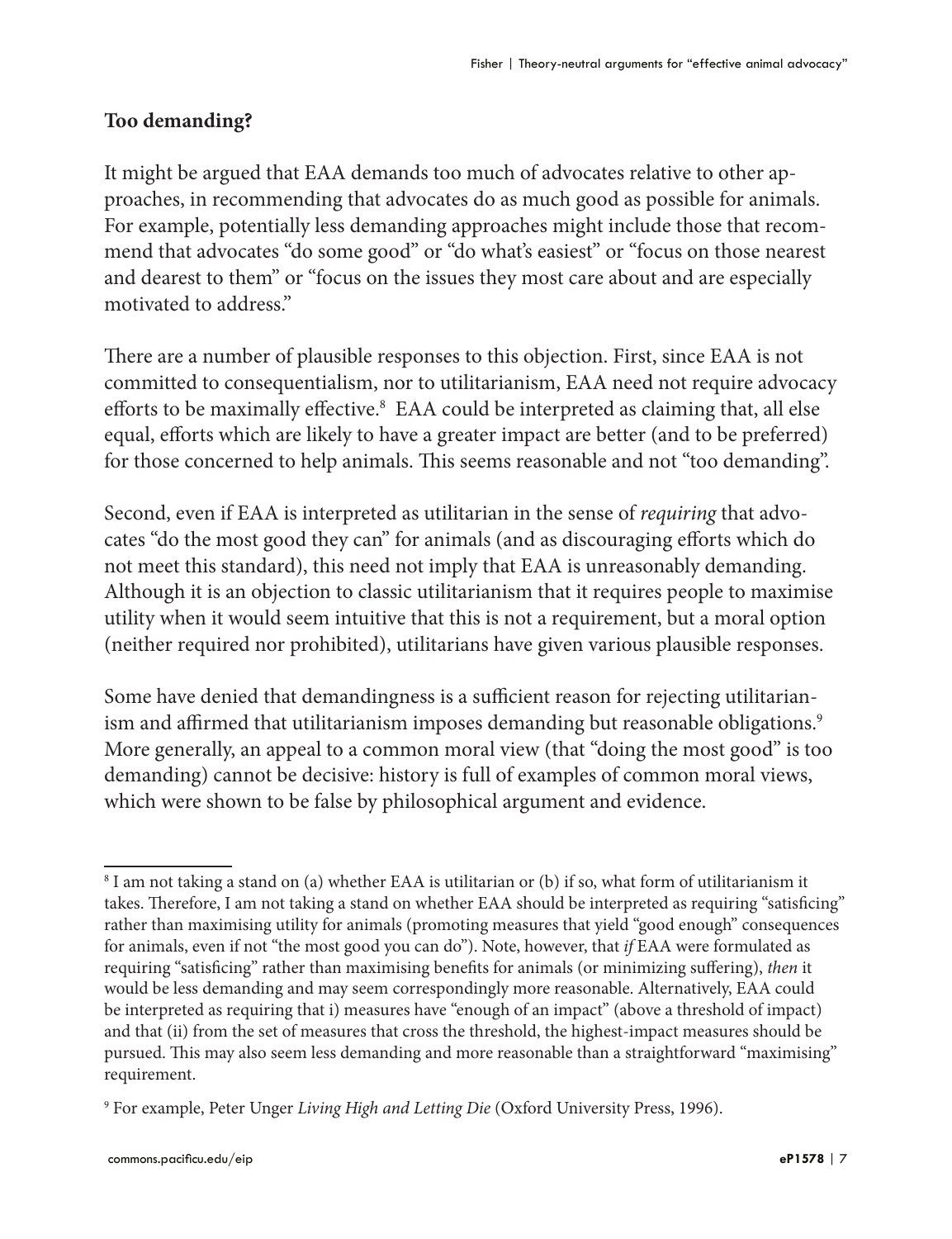Others have taken a pluralist approach, tempering consequentialist with non-consequentialist considerations.<sup>10</sup> Still others have sought to modify consequentialism such that it generates less demanding obligations. For example, on a "satisficing" view of consequentialism, rather than a maximising view, it is not morally wrong to fail to "do the most good" if one does "enough good."11 Alternatively, according to progressive consequentialism, a right action is one with consequences that improve the world, such that moral agents are required to act in such a way as to increase value in the world (i.e. to leave the world better than we found it).<sup>12</sup>

Clearly there are various routes utilitarian EAAs could take to the conclusion that EAA is not unreasonably demanding. In particular, they could argue that it need not be morally wrong to fail to "do the most good" for animals. For example, both satisficing and progressive consequentialisms imply that, in the context of animal activism, activists may devote some resources to measures that do not maximise overall benefits for animals. There are of course various objections and responses to each of the above arguments. The point is that utilitarian EAAs can mount plausible responses to the "too demanding" objection, such that the objection is not fatal to EAA as an approach. Since EAAs need not be utilitarians, it is even easier for non-utilitarian EAAs to withstand the "too demanding" objection.

# **Could EAA require injustice?**

A disadvantage of classic utilitarianism is that it is possible that an action which maximises overall utility requires the agent to violate individual rights or otherwise do something morally repugnant. For example, utilitarianism can yield the morally repugnant conclusion that an innocent person should be framed and punished in order to avoid the greater evil of mob violence.<sup>13</sup> Suitably constructed, other examples show that there are some circumstances in which the utilitarian answer to what one ought to do (in the example) involves the morally repugnant violation of individual rights.

<sup>10</sup> For a particularly clear example of such a pluralist approach, see Jonathan Glover *Causing Death and Saving Lives* (Harmondsworth: Penguin, 1977).

<sup>&</sup>lt;sup>11</sup> See Michael Slote and Philip Pettit "Satisficing Consequentialism" Proceedings of the Aristotelian Society Supplementary Volumes Vol. 58 (1984) 139-163; 165-176. For recent objections see Ben Bradley "Against Satisficing Consequentialism" *Utilitas 18*(2) (2006): 97-108.

<sup>12</sup> Robert Elliot and Dale Jamieson "Progressive Consequentialism" *Philosophical Perspectives Vol. 23* (2009) 241-251 at 244-245.

<sup>13</sup> Smart, JJC & Williams, Bernard *Utilitarianism: for and against* (Cambridge University Press, 1973) 69- 70, citing HJ McCloskey "A note on utilitarian punishment" *Mind 72* (1963) 599.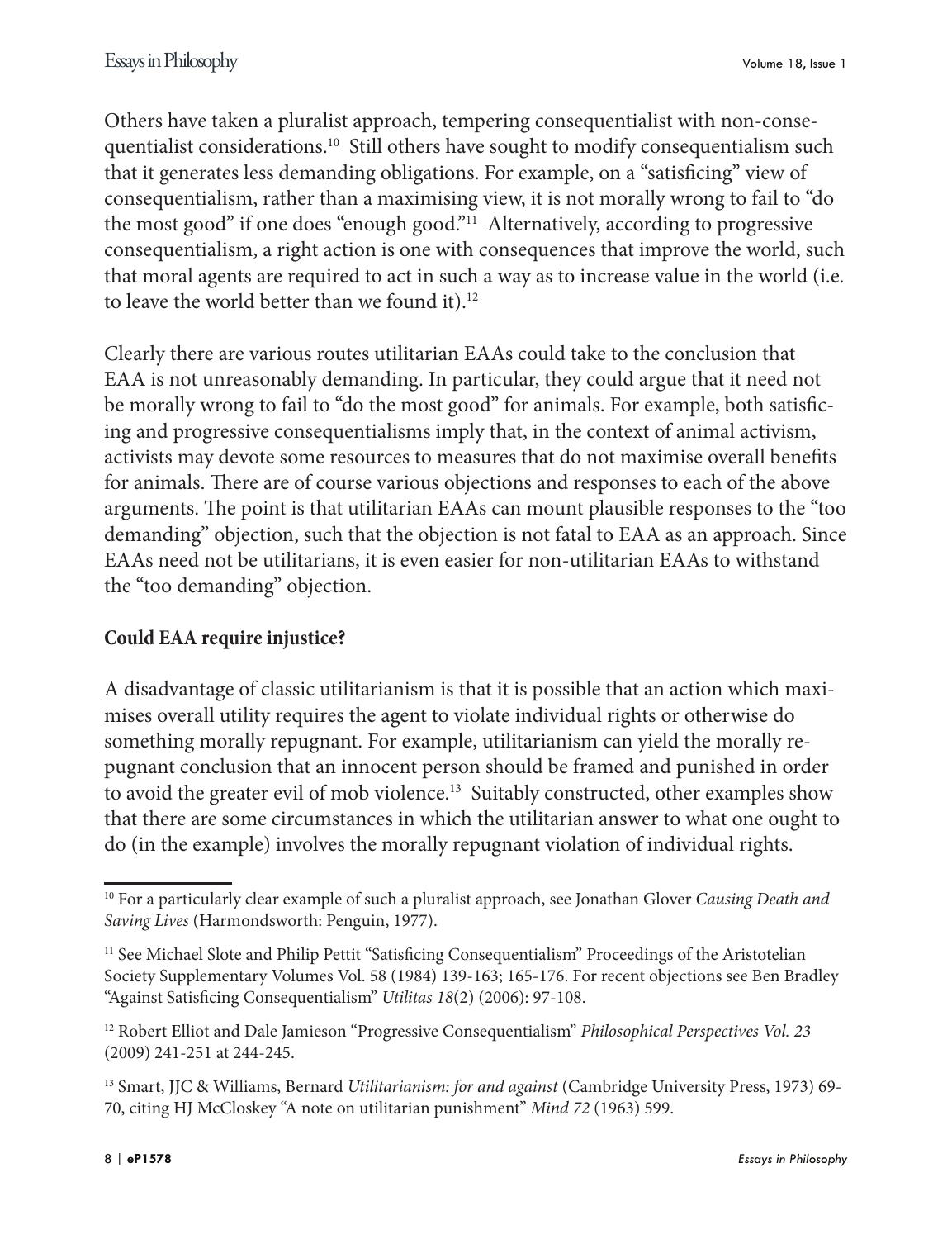EAA is not necessarily utilitarian, let alone consequentialist; but it could nevertheless be objected that EAA might sometimes require (or permit) advocates to commit analogous injustices. For example, it might be the case that promoting "humane" meat as an alternative to factory-farmed meat violates the rights of humanely reared animals not to be killed and used for food, even if doing so is "for the greater good" of animals.<sup>14</sup> This would be the case if the measure significantly decreases demand for factory farmed animal products but new humanely reared animals are brought into existence and killed as a result of the measure. Here we have a possible situation of EAA requiring injustice. There does seem to be something objectionable about sacrificing some "happy" animals for the "greater good", since it is repugnant that some "happy" animals are raised and killed as a result of the measure.

In response, I do not think this possibility is fatal to EAA. There are a number of plausible defences. A defender of EAA committed to consequentialism could "bite the bullet" and accept that such measures are justified as the "lesser of two evils."<sup>15</sup> Although it is repugnant that some "happy" animals will be raised and killed as a result of the measure (and a proponent of EAA is likely to be unhappy about this), this may be more than offset by the reduction in the number of animals raised and killed (in worse conditions) in factory farms; in which case the measure is plausibly justified. This judgment can be supported by noticing that the anti-consequentialist conclusion is comparably unpalatable: namely, that in some circumstances, nonconsequentialist considerations of justice dictate that one must choose "the greater misery…perhaps the very much greater misery…"16 This seems to me to be a comparable injustice, such that the anti-consequentialist alternative is no less likely to require injustices. This response might satisfy many, but those with strong deontological commitments are likely to be unconvinced.

Given this, there are possible responses for a defender of EAA who remains committed to consequentialism, but does not agree that sacrificing some animals for the sake

<sup>&</sup>lt;sup>14</sup> This example assumes that such animals have these rights, which is controversial. I do not take a stand on this here.

<sup>15</sup> See for example JJC Smart *Utilitarianism 71*.

<sup>16</sup> *Ibid*. 72.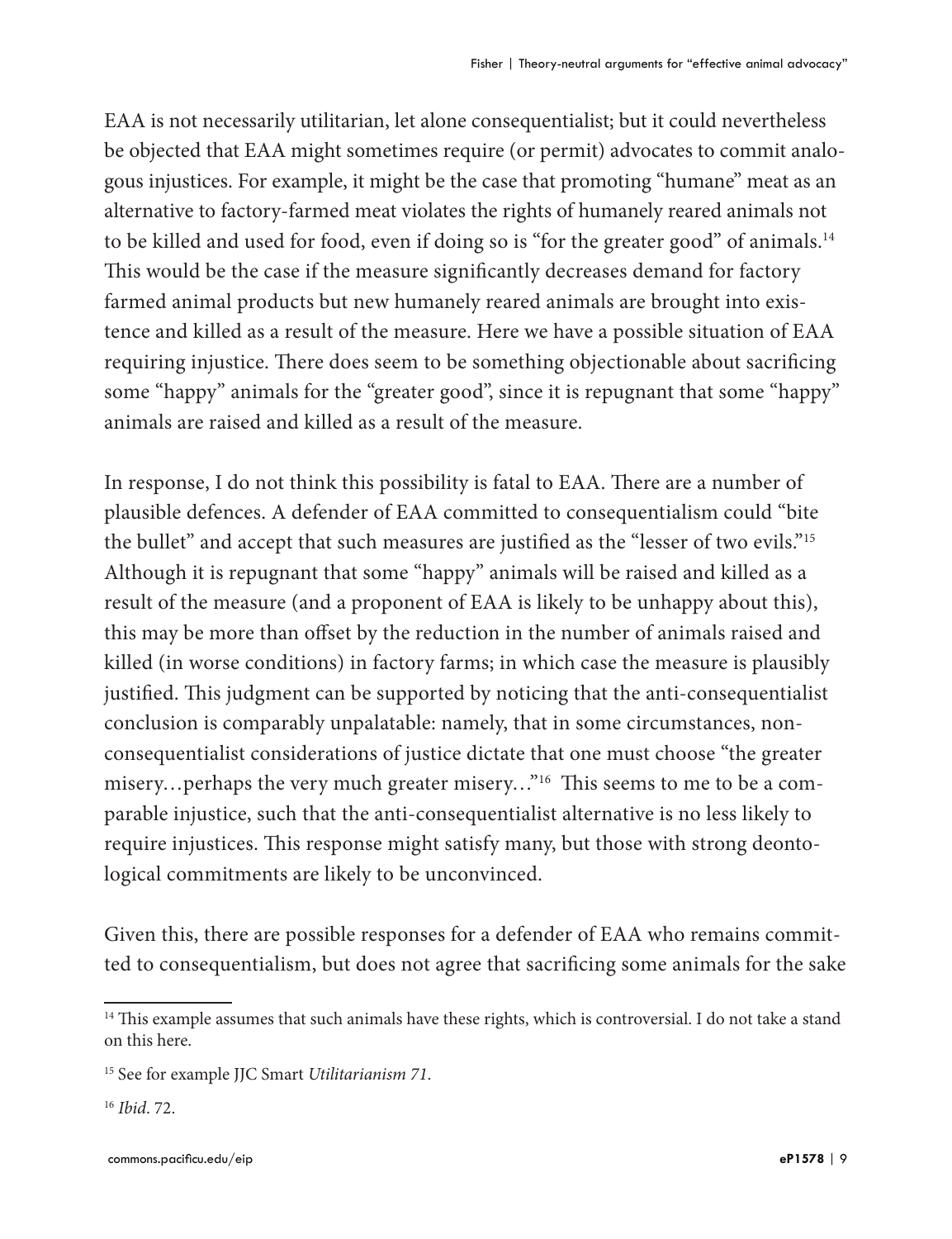of the greater good is acceptable.17 One option would be to take an agent-relative approach to consequentialism, which would be consistent with the judgment that sacrificing some for the greater good is not acceptable. On an agent-neutral approach, the world with the sacrifice of "happy" animals is compared with the world without such sacrifice, from the point of view of an objective observer. If the world with the sacrifice is better overall for animals from this point of view, then consequentialism requires activists to make the sacrifice, despite its moral repugnancy. However, on an agent-relative account, it could be legitimate for an observer to judge that the world with the sacrifice is better (since it contains fewer killings of animals overall), while it is also legitimate for the activist(s) making the decision (the agents) to judge that the world with the sacrifice is worse (because *their* actions lead to the killing of "happy" animals). On this view of consequentialism, an act is morally wrong if and only if the act's consequences include less overall value from the perspective of the agent. Thus, if the world with the sacrifice is worse from the perspective of the activists, agent-relative consequentialism implies that it would be wrong for activists to promote measures which lead to the sacrifice of some "happy" animals for the "greater good" of animals. The point is that it is possible for a proponent of EAA to be consequentialist and still resist the conclusion that such sacrifices are acceptable.

I have not taken a stand on whether EAA is committed to consequentialism. Indeed, proponents of EAA could be, but need not be, consequentialists. Given this, another response becomes available. A supporter of EAA might respond that, although EAA prioritises consequences for animals over other considerations, non-consequentialist considerations "kick in" at a certain point. One of these points might be where a particular measure involves the sacrifice of some animals for the greater good of animals overall. If so, it could plausibly be argued that advocates should generally "do the most good" for animals, but not use any measures that are likely to directly result in new animals being raised and killed for food, even if such measures yield the best overall benefits for such animals. Specifically, it would follow that EAAs should not promote "humane" meat or "conscientious omnivorism" as an alternative to factoryfarmed meat, even if doing so yields significant net benefits to animals. I would be happy with this conclusion, since I think that raising and killing even "happy" animals is wrong and should not be promoted.

<sup>&</sup>lt;sup>17</sup> For general discussion of agent-relative consequentialism, see Douglas Portmore "Can consequentialism be reconciled with our common-sense moral intuitions?" *Philosophical Studies Vol. 91* (1998) 1-19; Douglas Portmore "Can an Act-Consequentialist Theory Be Agent-Relative?" *American Philosophical Quarterly 38*(4) (2001) 363-377; Douglas Portmore "Position-Relative Consequentialism, Agent-Centred Options, and Supererogation" *Ethics Vol. 113* (2003) 303-332.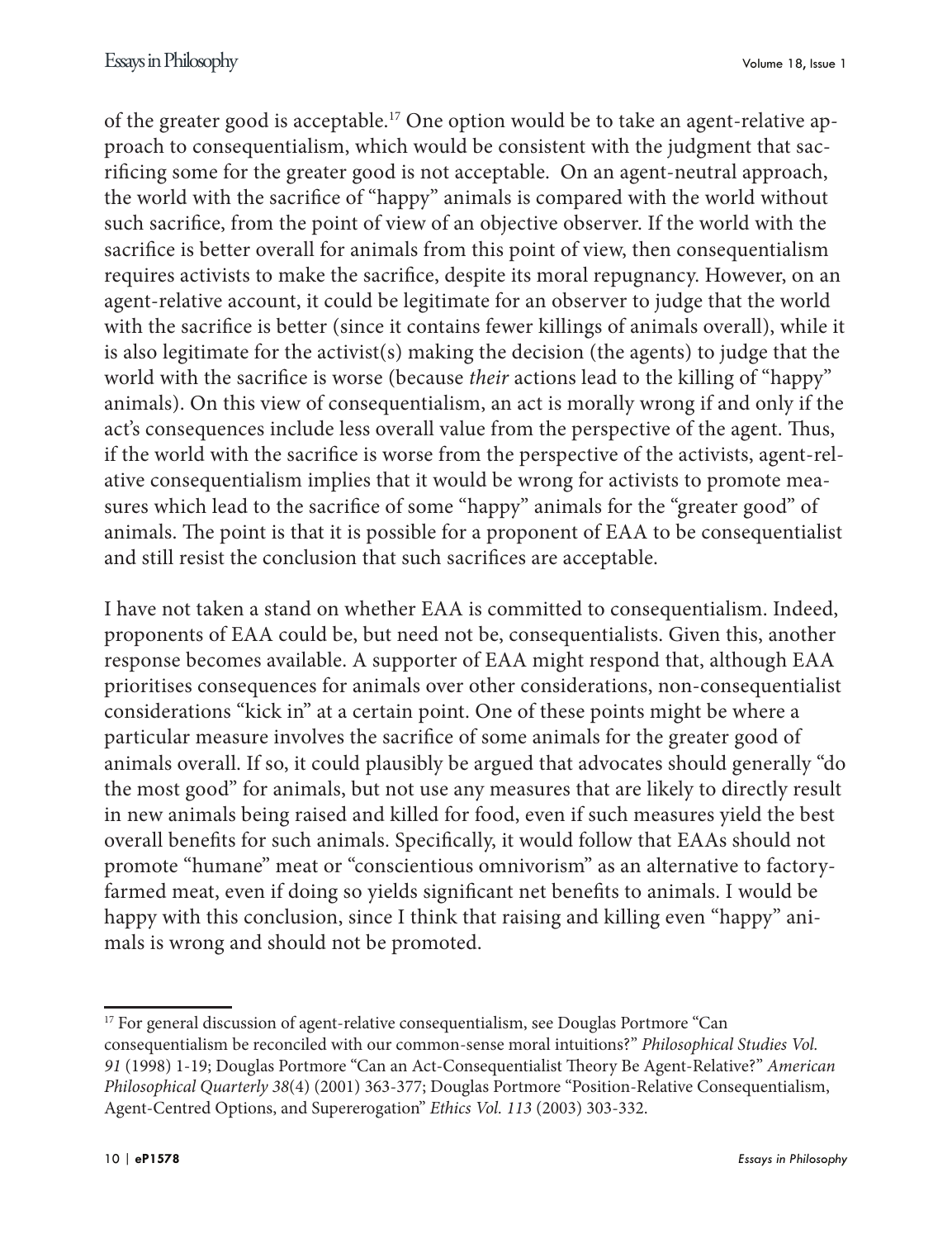In sum, it is not clear to what extent EAA would recommend measures which require significant injustices (as an empirical matter); at least, there is insufficient evidence to support the view that EAA requires injustices as a matter of course. Nevertheless, it remains a possibility that EAA might require injustices, and this is objectionable. However, I have argued that this possibility is not fatal to EAA, since plausible responses can be given, whether EAA is committed to consequentialism or not.

#### **Could EAA require violence?**

Unlike animal abolitionism, which categorically rejects the use of violence, it is not clear whether proponents of EAA would endorse violence in certain circumstances.<sup>18</sup>

In the absence of a categorical prohibition, it is possible that EAA is consistent with the use of mild forms of violence (such as damage to property on factory farms) if this is *inter alia* likely to significantly help animals and be relatively cost-effective. Whether this is the case depends in part on how violence is understood. There are good reasons to condemn violence understood narrowly as intentional harm to life and limb, or threats of such harm (including intimidation or harassment). The reason is that such violence imposes direct and significant harms on persons and so are *prima facie* morally prohibited, according to all plausible ethical theories. It is less obvious that violence understood as, say, damage to property or economic sabotage of factory farms should be categorically rejected, especially if it prevents significant harms to animals (a morally worthy goal).

Let us assume for the purposes of argument a rather broad definition of violence, which includes not only direct physical violence against life and limb (including threats of such violence), but also intentional attacks on property, either to cause economic damage or to instil fear, or both. Given this broad definition, it is possible that some activism against factory farming counts as "violent". For example, "open rescues" or undercover investigations might be accompanied by damage to property on factory farms.<sup>19</sup> Even so, such violence by animal advocates seems to be rare. In particular, it is important to note that the more severe forms of violence (threats of severe violence, intimidation, harassment) are rarely practiced by animal advocates; rather, they seem to be a hallmark of a small group of extremist activists against vivisection. Further, insofar

<sup>18</sup> For a statement of animal abolitionism see for example Gary Francione *Animals as Persons* (New York: Columbia University Press, 2008).

<sup>19</sup> See for example Pelle Strindlund "Butchers' knives into pruning hooks: civil disobedience for animals" in Peter Singer (ed) *In Defense of Animals: the Second Wave* (Wiley-Blackwell, 2006) 167-173.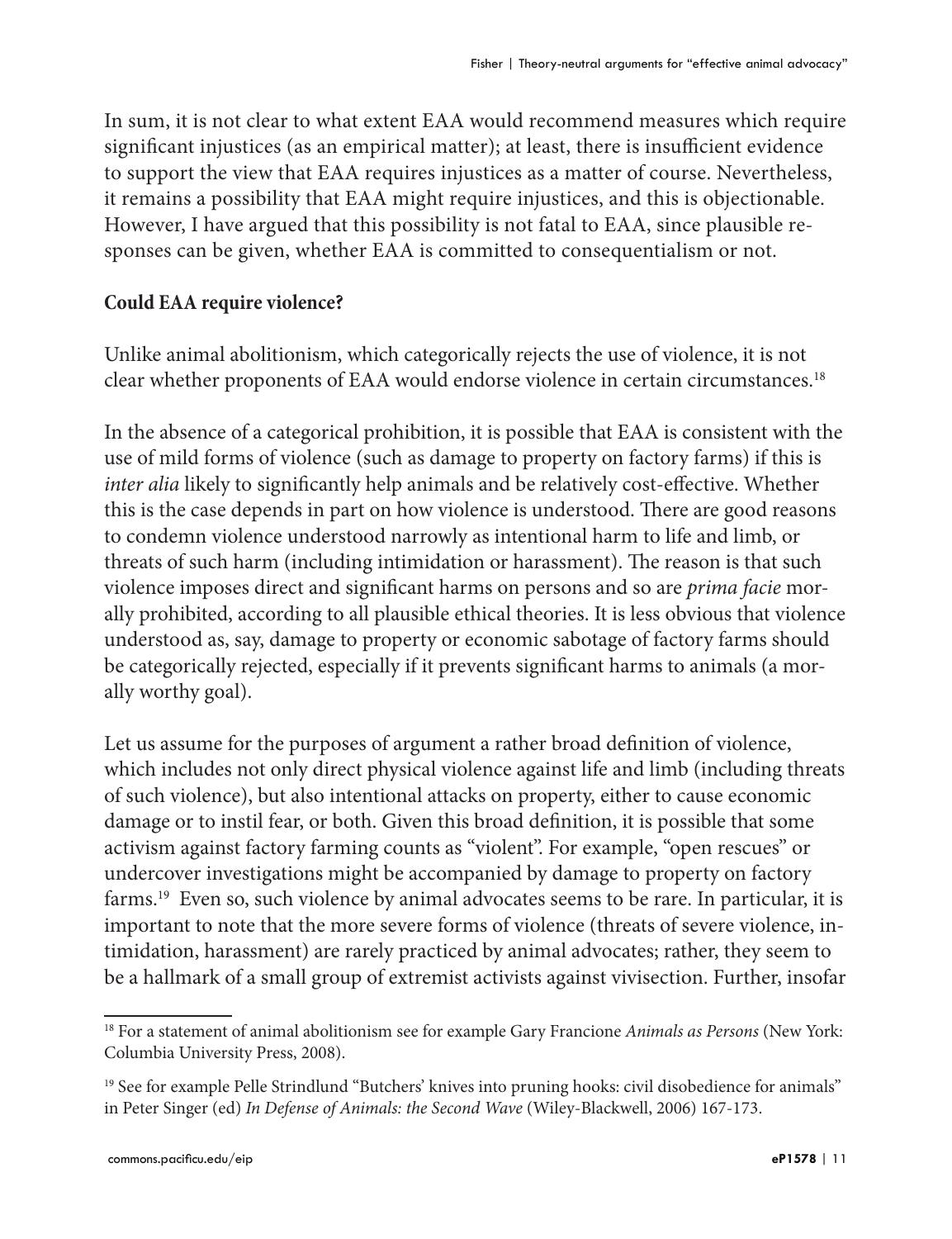as animal advocates damage property, it is plausible that most actual acts of damage to property by these activists are not primarily intended to instil fear, but rather to prevent harm to animals (by sabotaging equipment used to inflict harm, or by disrupting the ordinary business activities of enterprises that harm animals). So as an empirical matter, it seems that violence (broadly construed) by animal advocates is rare.

I am not aware of any evidence-based evaluations of the use of violence. It is plausible that uses of violence (such as attacks on property) are generally likely to be ineffective in helping animals because i) they make animal advocates appear radical and therefore deter potential supporters or ii) they invite backlash by, for example, factory farmers and lawmakers; or iii) insofar as they are illegal and attract legal sanctions, they are not likely to be relatively cost-effective. However, these are speculations; and it remains nevertheless possible that EAA might be consistent with violence in particular cases, where there is some evidence that it is relatively cost-effective and likely to have overall benefits for animals.

Given this possibility, the responses by defenders of EAA would be similar to those against the claim that EAA might require injustices. A defender of EAA could "bite the bullet" and accept that violent measures are justified as the "lesser of two evils." Although it is repugnant that some property damage occurs, this might be more than offset by animal lives saved or the reduction in suffering of animals, in which case the use of violence is plausibly justified. This is supported by the following thought: assuming that animal advocates do not engage in severe forms of violence such as threats, intimidation, harassment, or direct physical violence against people, economic damage to the animal industry (caused by property damage) could plausibly be outweighed by protections of the vital interests of animals not to suffer and to continue to live.

Alternatively, since EAA does not preclude non-consequentialist factors, a supporter of EAA might respond that a non-consequentialist principle of non-violence trumps evidence of impact (where these conflict). If so, EAAs could consistently argue that advocates should generally "do the most good" for animals, but not use violence, even if violence yields the best overall benefits for such animals in a particular case. The theoretical possibility of the use of violence by proponents of EAA is not fatal to EAA as a general approach to animal advocacy.

# **Moral theory and practical guidance for animal advocates**

My responses to anti-consequentialist objections depend in part on the claim that EAA can be separated from classical consequentialism (and more generally that it can be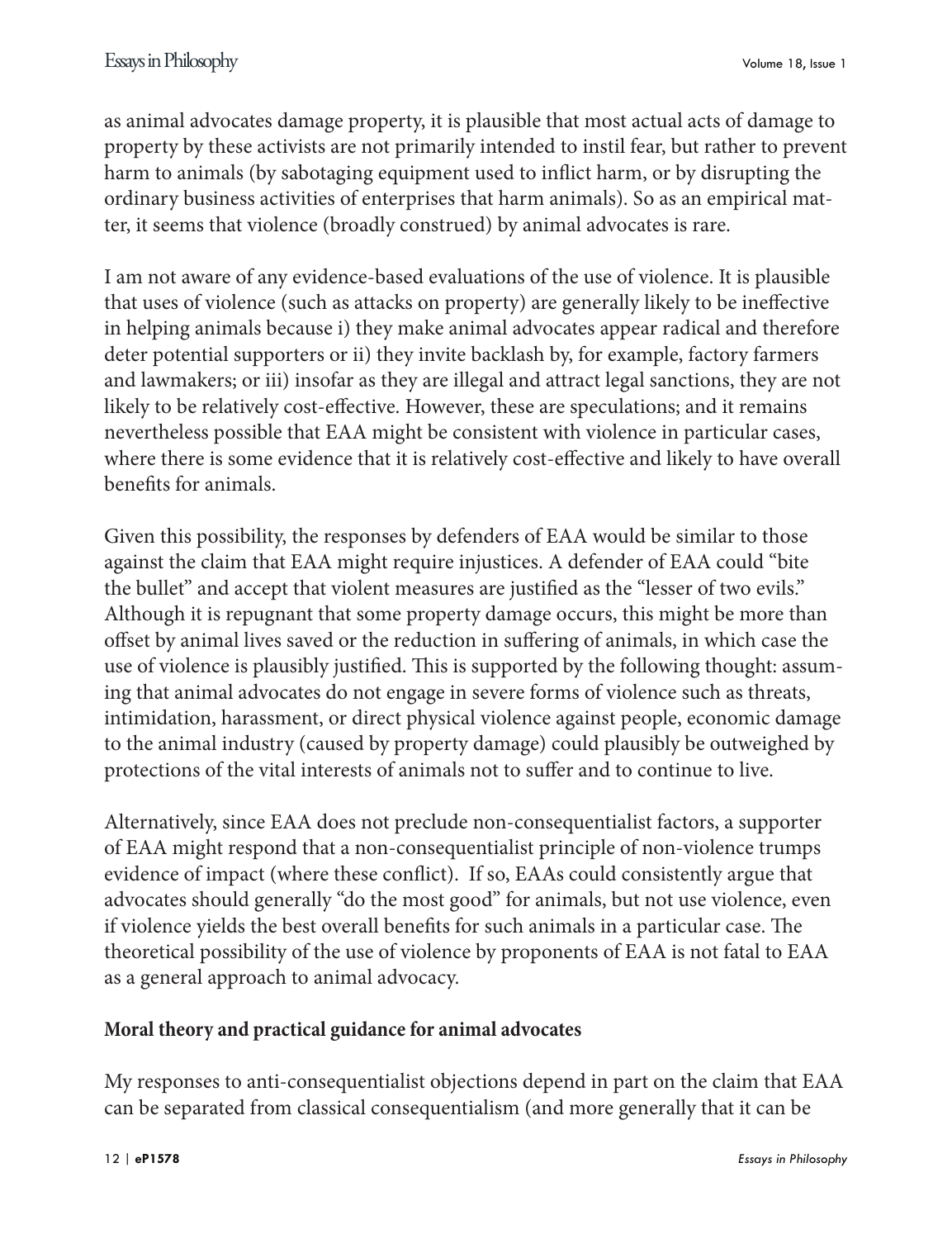attached to many moral frameworks). It might be objected that this leaves EAA practically useless for activists, because EAA cannot yield practical recommendations until it is settled which moral framework it should be attached to.<sup>20</sup>

In response, I think it is plausible that EAA can give practical guidance to activists without first settling the moral framework question.<sup>21</sup> This is because I think EAA will often recommend similar methods regardless of the moral framework to which it is attached. Although there would of course be some differences, there would be sufficient overlap in practical recommendations to provide useful guidance.

Take for example a specific recommendation to activists against factory farming which (I suggest) flows from EAA: advocates should focus on getting consumers to first reduce their consumption of chickens, then caged eggs, and then pigs. Some farm animals are kept in considerably worse conditions than others: quantitative estimates of farm animal welfare in the United States suggest that the worst-off farmed animals are broiler chickens, layer hens and pigs.<sup>22</sup> Given this, and considering the amount of harm done per meal or per calorie consumed (for example, more chickens are killed in the typical American diet than beef cows or dairy cows, because chickens are so much smaller), it is plausible that the most effective way to cut animal suffering out of one's diet is to stop eating chicken, then eggs, then pork, since this reduces the worst suffering for the most animals for the longest time.<sup>23</sup> Other practical recommendations flowing from EAA might include the use of evidence-based and cost-effective leafleting, online advertiements and undercover videos to get consumers to cease or reduce their consumption of factory-farmed animal products.

These practical recommendations seem consistent with a commitment to consequentialism, at least insofar as they are thought to have the best consequences for factoryfarmed animals. They are also plausibly consistent with broadly deontological commitments. For example, Gary Francione's animal abolitionism is based on the right of sentient animals not to be used by humans as mere property.<sup>24</sup> In practice abolition-

<sup>&</sup>lt;sup>20</sup> My thanks to an anonymous reviewer for pointing this out.

<sup>&</sup>lt;sup>21</sup> I also suspect EAA could generate useful recommendations for activists without being attached to any moral framework at all; though I do not pursue this line of inquiry here.

<sup>22</sup> Norwood & Lusk *Compassion, by the Pound: the Economics of Farm Animal Welfare* (New York: Oxford University Press, 2011) 227-229.

<sup>&</sup>lt;sup>23</sup> William Macaskill (2015) "Why eating eggs causes more suffering than eating beef" *Vox* (31 July 2015).

<sup>24</sup> Gary Francione *Animals as Persons* (New York: Columbia University Press, 2008).